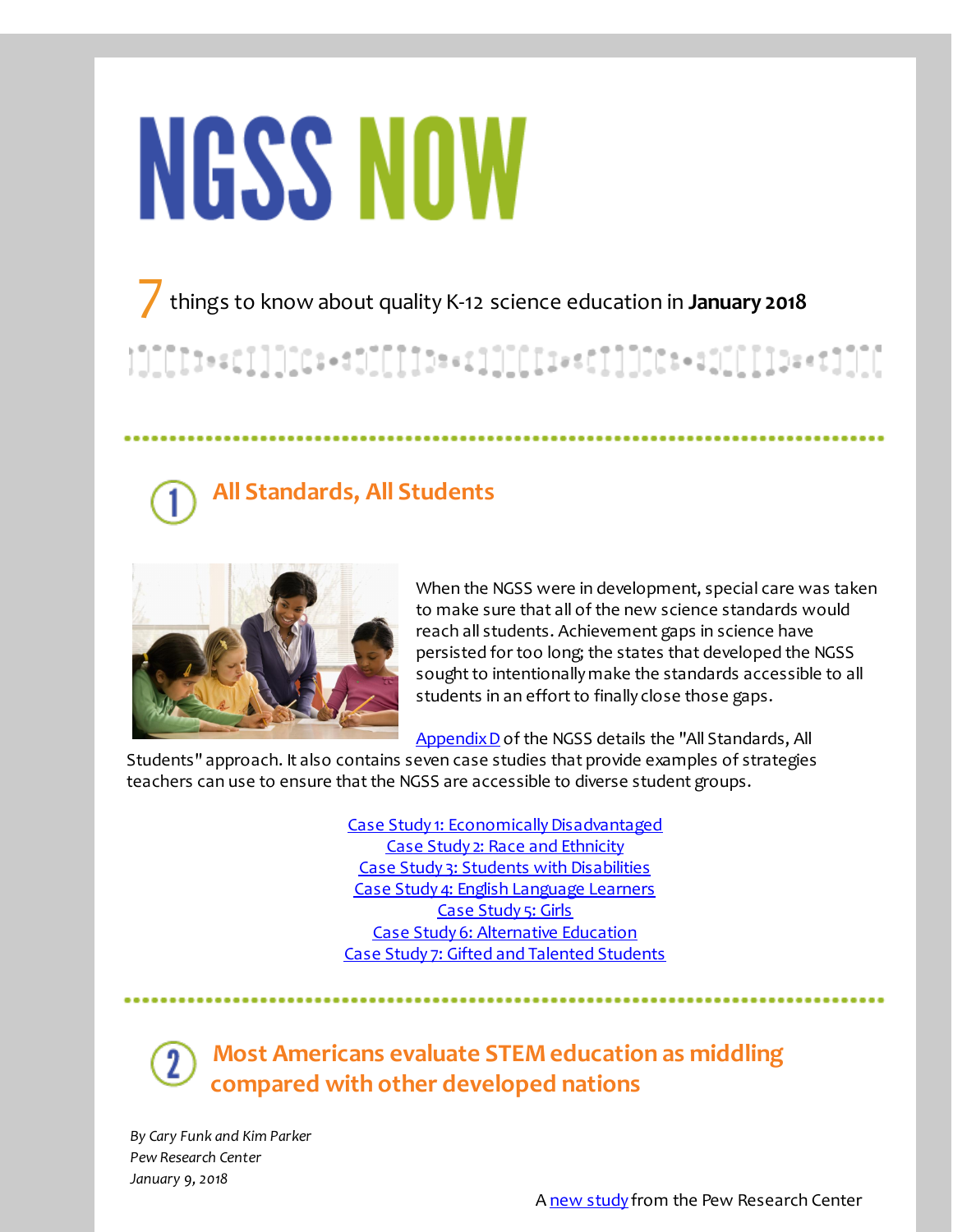### Most Americans give average or lower marks to K-12 education generally, K-12 STEM education specifically

% of adults who rate each type of education in the United States compared with other developed nations as ...



Note: Respondents who did not give an answer are not shown Source: Survey of U.S. adults conducted July 11-Aug. 10, 2017 "Women and Men in STEM Often at Odds Over Workplace Equity"

#### **PEW RESEARCH CENTER**

found that "while most Americans give positive ratings for how well the K-12 public schools teach reading, writing, and mathematics, public assessments of STEM education for U.S. students in grades K-12 are middling. A large majority of Americans say such education is no better than average compared with other developed nations." 30 percent of adults believe U.S. STEM education is below average compared with other developed nations, while 43 percent rate it as average.

Read more about the full study [here](http://r20.rs6.net/tn.jsp?f=001SdQ05ytNxVJ9-rkkgISJ6P5E6cAklZ_mc8EUiTgNR4KYwcCjT6afICg2bvUz_S1crE6Ff93Tu3Yo79thkgR3DEouXeaLRXub1DamwWcbxGw464rya7tF1UHBv1cdVjBLmDcCkPqGt6b7tcCowAJ53HhepGrPBcTBvCMjlmOHFjG5O9BSPFynxthMnuHvTiddqb-O8aqBl6YS6XRrJWXC7y6OMByHjeigEXYZN2C0nJd_zqA07lTCwcAWqubjaXLpSWIMqXeD24CSxGR7-j7wsH42c9ETAbd_FKlC4iZuEoLAEz3yYYUS-cmHVOT2EeK34Dgu7WxCa5Q=&c=&ch=).

## **Last chance: Apply to join the Peer Review Panelfor Science**



THE STANDARDS - INSTRUCTION AND ASSESSMENT - PLANNING AND COMMUNICA

**Peer Review Panel for Science** 

tion and Assessment | Evaluating Instructional Materials | Peer R

## Interested in joining the Science Peer Review Panel?<br>Apply by January 15, 2018! Learn how to apply here.

#### What is the Science Peer Review Panel?

The Science Peer Review Panel ("Science PRP") was launched by Achieve in fall 2016 to address the issue of<br>insulficient and inadequate examples of science instructional materials designed for the NGSS available to the publ The Science PRP is an elite cohort of educators from across the country with expertise in the NGSS and the EQuIP<br>Rubric for Science that reviews lessons and units to determine the extent to which they are aligned with the Reviewers are selected via a competitive process and serve on one year renewable terms. Each Science PRP member reviews roughly four units a year, provides written commentary to other reviewers, and works to co-create consensi-

Submit Materials to Science PRP

Science educators! Time is almost up to apply to join the Peer Review [Panel\(PRP\)](http://r20.rs6.net/tn.jsp?f=001SdQ05ytNxVJ9-rkkgISJ6P5E6cAklZ_mc8EUiTgNR4KYwcCjT6afINRf7SGdyqlnjW8dj8IcA2pDxYP9yv02kPRXYuvfKhm_bFKwvStKK_yrmtjZCcxrun3hgixiRej9ZqYE_Z7yTAEz-2auzEqmFo6uirFmK16wuEuzMXSLkzjJkObwXgn_qeZcOVV4zmdmDKPGOuML3m8cTZXVuCfkuuYHsDkoWtFbodyCYC1RGPY22wRtw4NoRw==&c=&ch=) for Science. The Science PRPis an elite cohort of educators from across the countrywith expertise in the NGSS and the **EQuIP Rubric for Science** that reviews lessons and units to determine the extent to which they are aligned with the NGSS.

.............................

[Learn](http://r20.rs6.net/tn.jsp?f=001SdQ05ytNxVJ9-rkkgISJ6P5E6cAklZ_mc8EUiTgNR4KYwcCjT6afINRf7SGdyqlnjW8dj8IcA2pDxYP9yv02kPRXYuvfKhm_bFKwvStKK_yrmtjZCcxrun3hgixiRej9ZqYE_Z7yTAEz-2auzEqmFo6uirFmK16wuEuzMXSLkzjJkObwXgn_qeZcOVV4zmdmDKPGOuML3m8cTZXVuCfkuuYHsDkoWtFbodyCYC1RGPY22wRtw4NoRw==&c=&ch=) more and submit your application by January 15, 2018.

# **Are yourinstructional materials designed forthe NGSS?**

Marketing materials sent to teachers, schools, and districts is plastered with claims of alignment to the Next Generation Science Standards, but developing high-quality instructional materials isn't easy. In addition to the work of the Peer Review Panel, Achieve is now offeringunbiased reviews of instructional materials using our EQuIP Rubric for Science. Reviews carefully detail the evidence for how thoroughly the materials are designed for the NGSS and include suggestions for improving alignment. Our goal is to help the science education community understand what the NGSS look like in practice and to help the field define and describe these standards.

Read [more](http://r20.rs6.net/tn.jsp?f=001SdQ05ytNxVJ9-rkkgISJ6P5E6cAklZ_mc8EUiTgNR4KYwcCjT6afICg2bvUz_S1cEOyWgikvUKLCVmfu6903JjbxT-PWoAFPwB3svNiZfoBd7GsnQYkwx5xwZXc1G9hoX5cjZhEAkxTjXPRHqUPl3UwbquCNmXMwtNJISs69D51-TuUL5WmLyaR6NCNZjrYt85X_EpwQcnx2FtTiSaZPT8O_g6dPZeS56_etdd7HwZxcQl6EzzFR0Ia0D-n1RtgioR_MJF0CDQiLcc9iqoTD9w==&c=&ch=) to learn about the the efforts Achieve is making to help consumers make good purchases and for developers to improve the quality of their products.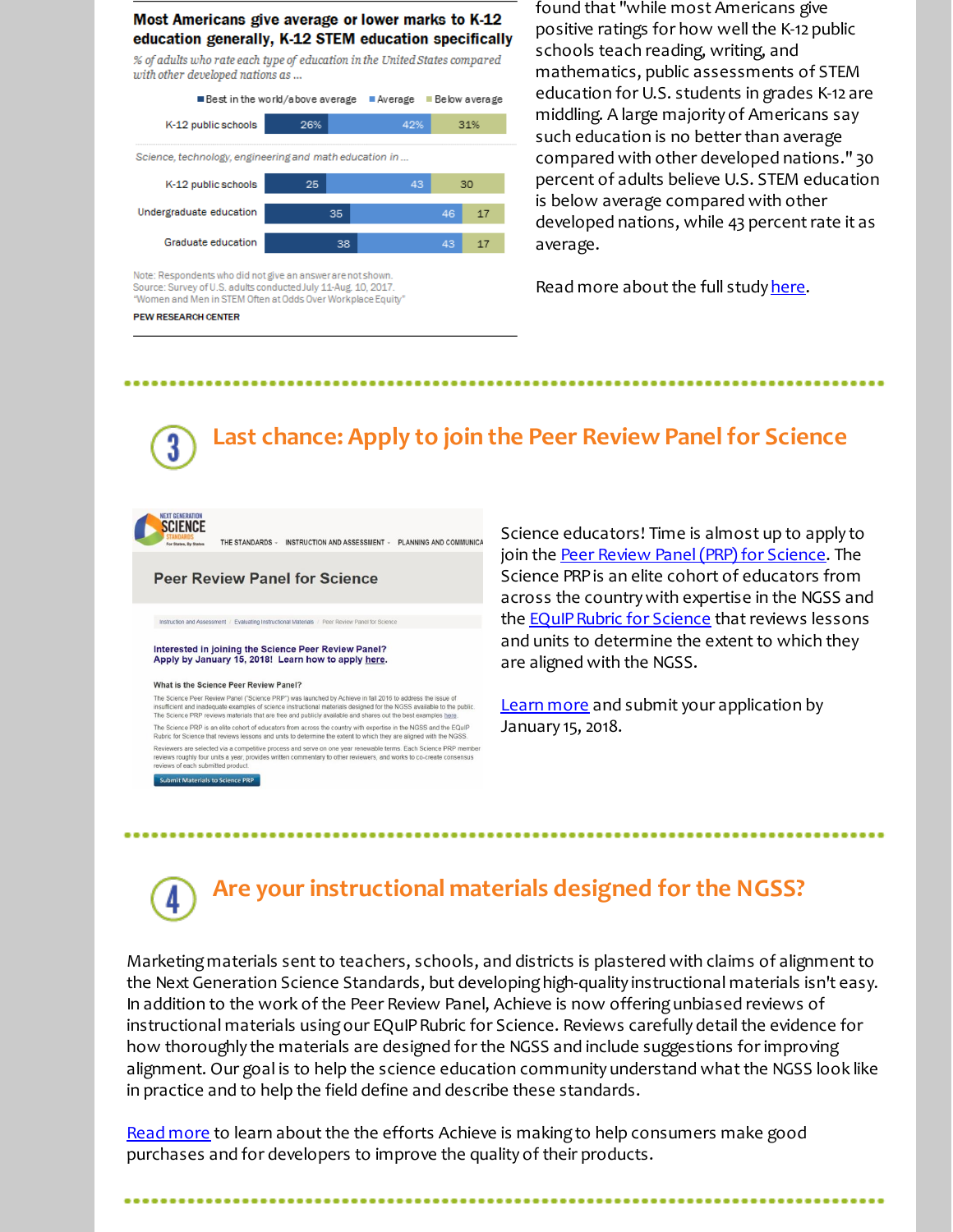## **STEM Teaching Tools PD Session: How to Build 3D Assessments**



The new vision for science education calls for 3D assessments, butfew examples of this type of assessment currently exist. This PD session provides a step-by-step process to support educators as they design a 3D assessment task. The approaches learned in this workshop can be used with any science curricula, at any grade level, and across all domains of science and engineering.

[Learn](http://r20.rs6.net/tn.jsp?f=001SdQ05ytNxVJ9-rkkgISJ6P5E6cAklZ_mc8EUiTgNR4KYwcCjT6afICg2bvUz_S1cpHQ0DYU773HsiR9ONJXaOBbh3YIHx4dz_W9jAGAJ-5f-mgkTeBd1zh8XOyjO8X4Yneolw9UGBmNdvJssIotW60tqmipy3Pk3Rohi4VMPAh-UwlJRRNeFpYlzKpqeBlWzJzvvmo-W1yQ=&c=&ch=) more.

### **How many Grace Hoppers have been lost from the** 6 **innovation pipeline?**

*By Jay Shambaugh and Becca Portman Brookings' Up Front Blog January 8, 2018*



"The lack of women in science and innovation fields is not simply a question of fairness or equality; it suggests that the economy is missingout on important potential for productivity growth. The fact that just 16 percent of patents are granted to women demonstrates in some ways how we may be leaving future Grace Hoppers out of the world of innovation and hence missing their insights and inventions."

Read [more](http://r20.rs6.net/tn.jsp?f=001SdQ05ytNxVJ9-rkkgISJ6P5E6cAklZ_mc8EUiTgNR4KYwcCjT6afICg2bvUz_S1c4mNfAQolmwQajZdsPMFj5t6i9Xq9_H-Y5USavjT_9Hutg82Is23l4G9jilJ62A6UpkYs-M6a1p8mqktXVRV90C_DjFRW4-HDBTrydLi8u3DKrC8MU1dJQKIb9atimWpUPHAcDn4i_DO3j6niRY_Q9tiLJI5IYI99G7Yk1FtbvfN9H8vT91_NqIzw2Rz-Ze_8zzX8O0t0UiXM5LjYp_qc1ijYsVxpbh-5ZzjgboKUk-4ap6k1Ti083eSnGis-38-j&c=&ch=).

**Q&A with CEO of Project Lead the Way**

*EdTech Magazine December 26, 2017*

> From a **[Q&A](http://r20.rs6.net/tn.jsp?f=001SdQ05ytNxVJ9-rkkgISJ6P5E6cAklZ_mc8EUiTgNR4KYwcCjT6afICg2bvUz_S1cXprTWJD2fpCuDhzUowuvX3vB7VdQ9-8VQNIDS_fbCzTv76PB_CSt5kU5mxtzDhgvq0WobBtbANqzDVEoDI3IbCPPOlU2enmf5ZNMaIkD3KD3LQzpAH5T5BB_iNuQrT_7g53R8V9HUizzIzqPOxHZMR9ImLuWd7o9S8VAZsDRGn1d7T7dhVCpbHvUTwC9Y8VAC_dHTkcZ9rnZNTw932i0dw==&c=&ch=)** with Project Lead the Way's president and CEO Vince Bertram:

"People often say, 'We're preparing students for careers that don't yet exist.' The reality is